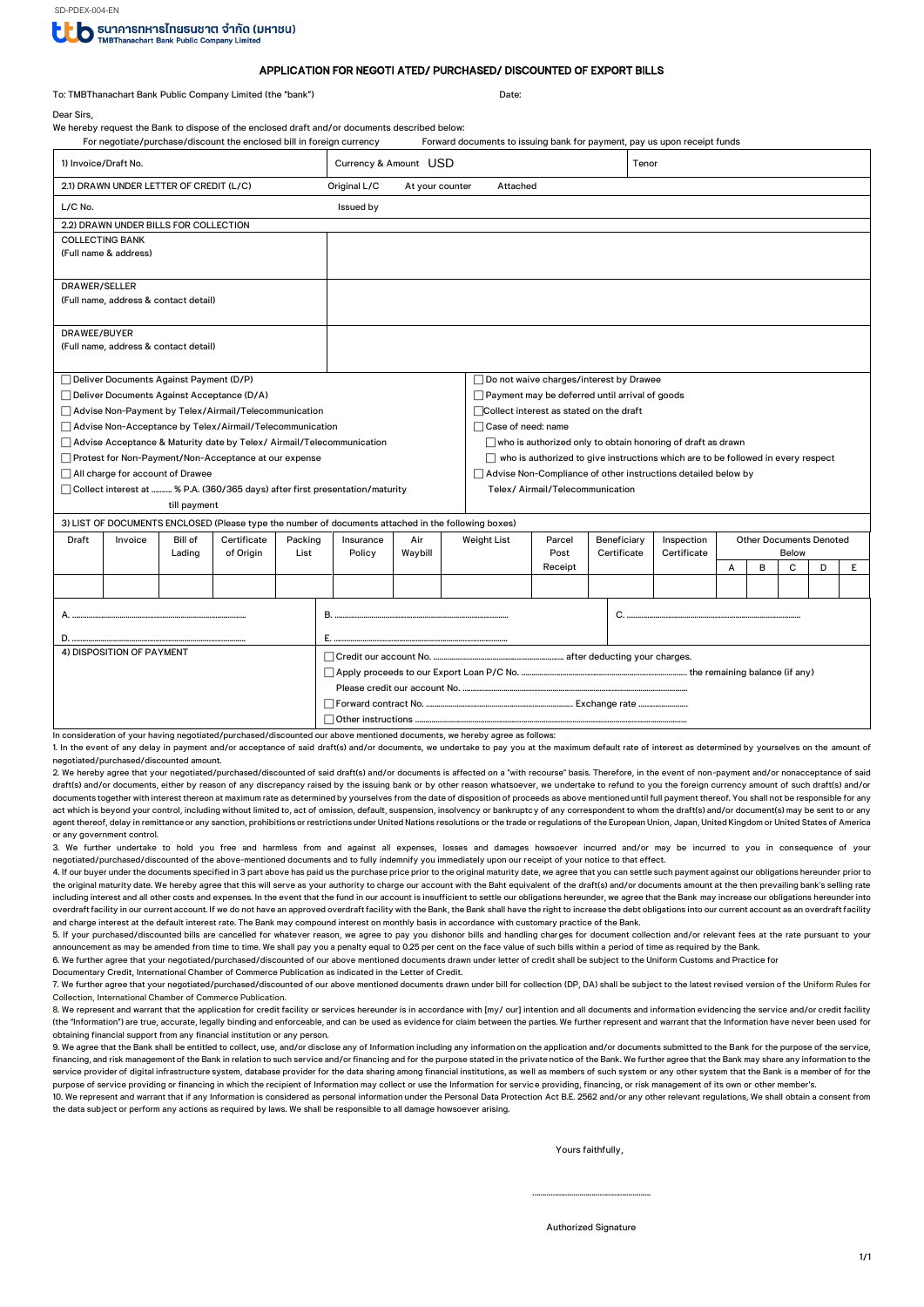|                                                                                  | <b>Bill of Exchange</b>                                         |  |  |  |  |  |  |
|----------------------------------------------------------------------------------|-----------------------------------------------------------------|--|--|--|--|--|--|
| Bangkok, Date                                                                    |                                                                 |  |  |  |  |  |  |
| No.                                                                              |                                                                 |  |  |  |  |  |  |
| Exchange for USD                                                                 |                                                                 |  |  |  |  |  |  |
| At                                                                               | pay this First of Exchange (second of the same tenor            |  |  |  |  |  |  |
| and date being unpaid) to the order of TMBThanachart Bank Public Company Limited |                                                                 |  |  |  |  |  |  |
| The sum of                                                                       | value received.                                                 |  |  |  |  |  |  |
| Drawn under                                                                      |                                                                 |  |  |  |  |  |  |
|                                                                                  |                                                                 |  |  |  |  |  |  |
|                                                                                  |                                                                 |  |  |  |  |  |  |
| L/C No.                                                                          | Date                                                            |  |  |  |  |  |  |
| To                                                                               |                                                                 |  |  |  |  |  |  |
|                                                                                  |                                                                 |  |  |  |  |  |  |
|                                                                                  |                                                                 |  |  |  |  |  |  |
|                                                                                  |                                                                 |  |  |  |  |  |  |
|                                                                                  |                                                                 |  |  |  |  |  |  |
|                                                                                  |                                                                 |  |  |  |  |  |  |
|                                                                                  | <b>Bill of Exchange</b>                                         |  |  |  |  |  |  |
| Bangkok, Date                                                                    |                                                                 |  |  |  |  |  |  |
| No.                                                                              |                                                                 |  |  |  |  |  |  |
| Exchange for USD                                                                 |                                                                 |  |  |  |  |  |  |
| At                                                                               | $\searrow$ pay this Second of Exchange (first of the same tenor |  |  |  |  |  |  |
| and date being unpaid) to the order of TMBThanachart Bank Public Company Limited |                                                                 |  |  |  |  |  |  |
| The sum of                                                                       | value received.                                                 |  |  |  |  |  |  |
| Drawn under                                                                      |                                                                 |  |  |  |  |  |  |
|                                                                                  |                                                                 |  |  |  |  |  |  |
|                                                                                  |                                                                 |  |  |  |  |  |  |
| L/C No.                                                                          | Date                                                            |  |  |  |  |  |  |
| To                                                                               |                                                                 |  |  |  |  |  |  |
|                                                                                  |                                                                 |  |  |  |  |  |  |
|                                                                                  |                                                                 |  |  |  |  |  |  |